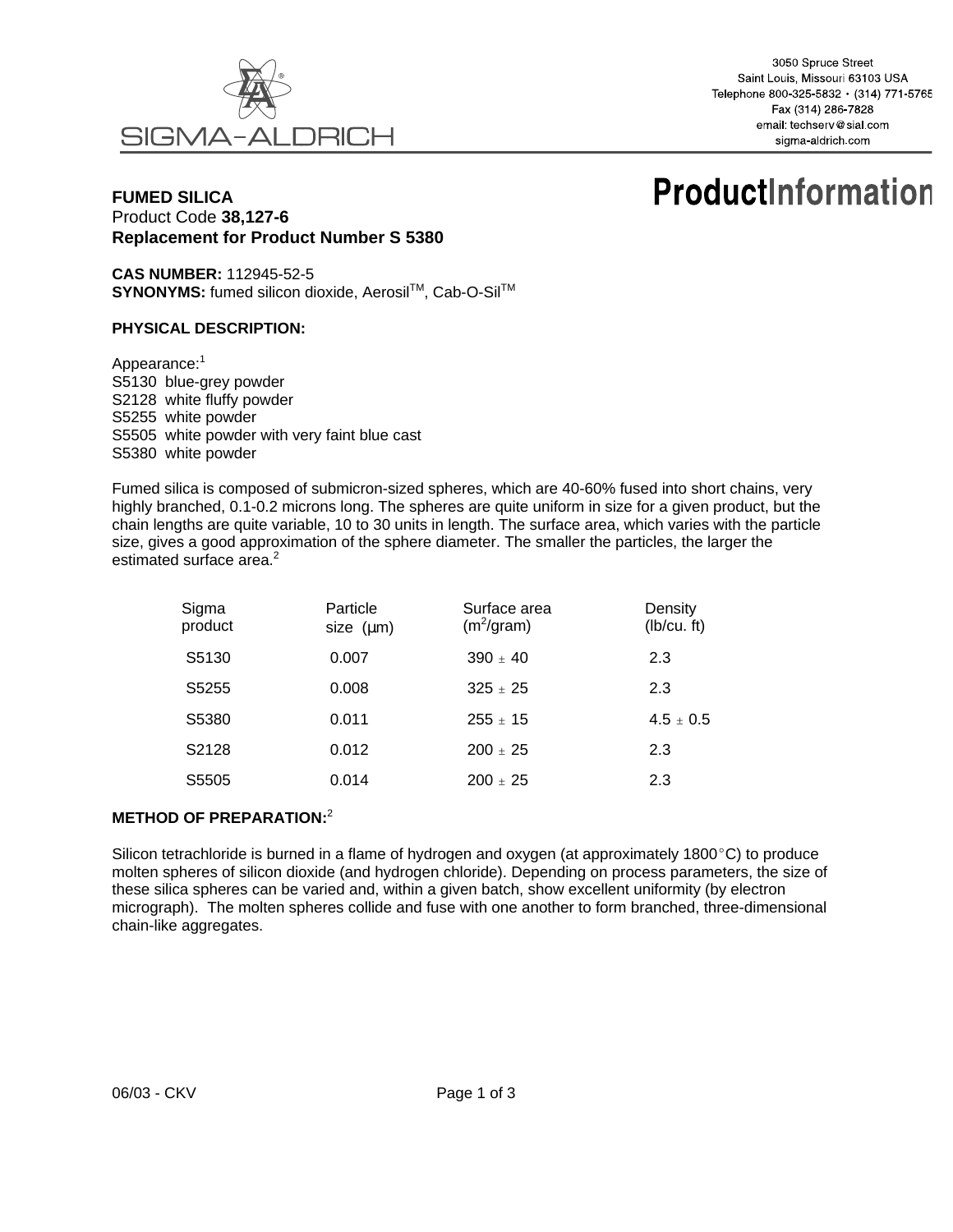#### **FUMED SILICA Sigma Prod. Nos. S5130, S5255, S5380, S2128 and S5505**

# **METHOD OF PREPARATION:**<sup>2</sup> (continued)

Many aggregates have chains from 10 to 30 spheres in length, or from 0.1 to 0.2 microns ( $\mu$ m) in length. As the aggregates cool down below the fusion temperature of silica (approximately 1710 $\degree$ C), further collisions result in some reversible mechanical entanglement or agglomeration. Further agglomeration occurs during the collection process; this can be reversed by proper dispersion in a suitable medium.

During the formation of the product, hydroxyl groups become attached to some of the silicon atoms on the surface of the silica particles, making the surface hydrophilic and capable of hydrogen bonding with suitable molecules. There are (estimated) 3.5-4.5 hydroxyl groups per square millimicron of silica surface, compared to a theoretical maximum of 7.85. The structure of fumed silica is amorphous (as indicated by absence of lines in its X-ray diffraction pattern.)

The surface area was determined by calculation using a nitrogen adsorption method of Brunauer<sup>3</sup>, and the value used to calculate particle diameter.

The residual hydrogen chloride on the surface of the fumed silica was reduced to less than 200 ppm by calcining.<sup>2</sup> The moisture content of the product will vary, depending on storage conditions. Moisture adsorbed on the surface can be removed by evacuation at room temperature (at  $10^{-2}$  mm Hg) or by heating at 110 $^{\circ}$ C. (If the product is heated above 800 $^{\circ}$ C, it sinters irreversibly.)

## **STORAGE / STABILITY AS SUPPLIED:**

These products are stable indefinitely at room temperature if kept dry. Their tendency to adsorb moisture suggests an effective shelflife of about two years, once opened.

# **SOLUBILITY / SOLUTION STABILITY:**<sup>2</sup>

Fumed silica will form dispersions in water, glycerine, butyl alcohol, mineral oil and a variety of other liquids, causing them to thicken or form gels. The dispersions often have thixotropic properties, i.e., viscosity that varies with rate of stirring.

For liquids with minimal hydrogen bonding, small amounts of fumed silica will increase the viscosity. Addition from 3 to 5% by weight usually suffices to cause the liquid to form a gel. After an initial thorough dispersion, increasing the mixing time has little effect on the viscosity for a given percent of silica.

For liquids with a high degree of hydrogen bonding, small amounts of fumed silica will also increase the viscosity. However, usually 10% or more (by weight) will be needed to form gels. The initial dispersion is rapid. If the dispersion is mixed too long, the result will be an irreversible decrease in viscosity.

## **SOLUBILITY / SOLUTION STABILITY:**<sup>2</sup>

Dispersions formed with fumed silica are quite stable, remaining unchanged for weeks to months, over a range of temperatures.